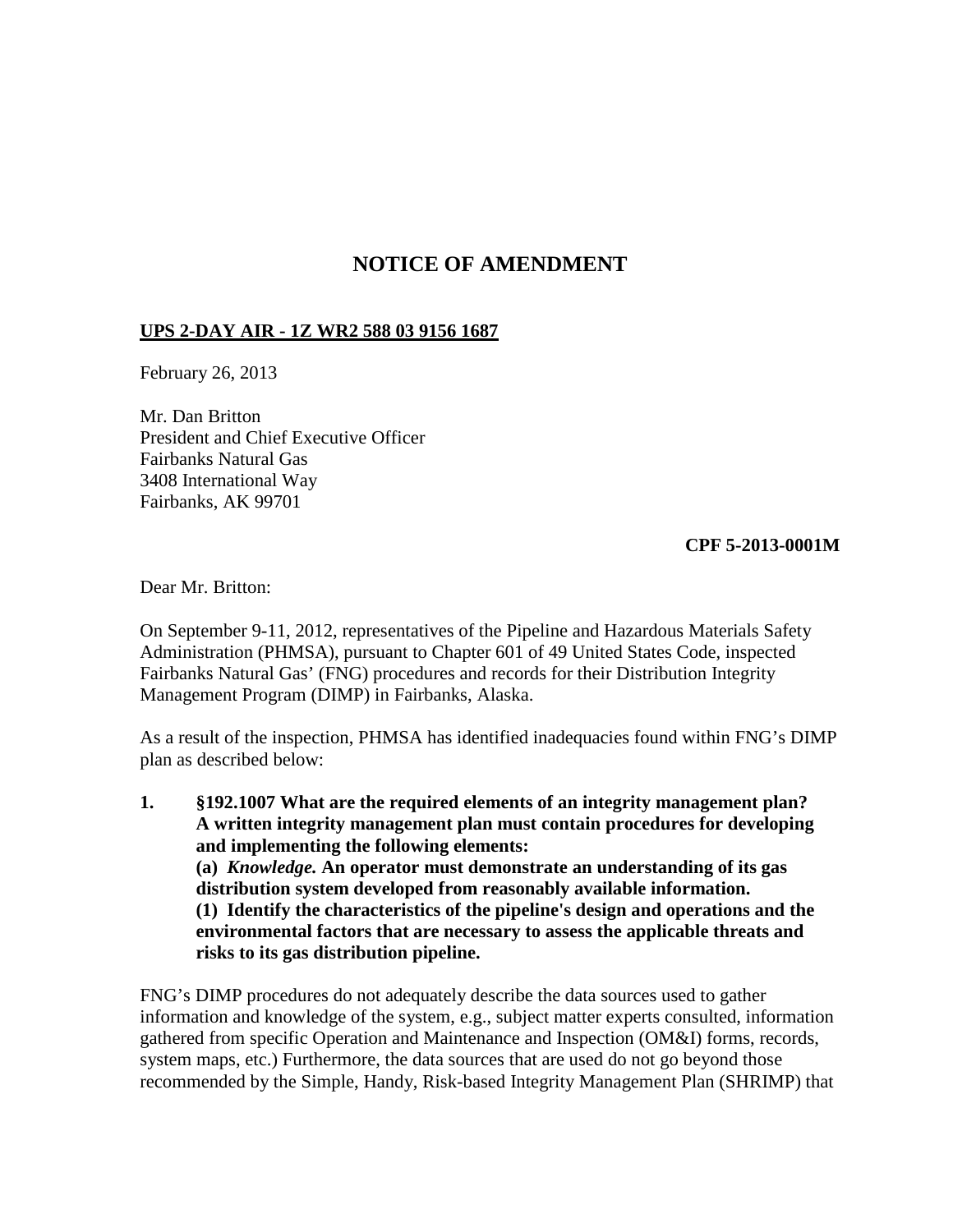was developed by the American Public Gas Association to assist distribution companies in creating and implementing a DIMP. A SHRIMP plan is starting point for creating a comprehensive DIMP, and must be expanded to include the unique risk threats that a distribution company may be exposed to. The FNG SHRIMP reviewed do not reflect unique threats to the system imposed by Arctic conditions. There are other data sources that must be considered, e.g. the condition of connections at a dwelling to see if there are problems due to frost heaving that may have shifted the ground and joint and fitting connections. In addition, the PHMSA inspectors found that the risks posed by gas corrosivity and components that limited Maximum Allowable Operating Pressure were not well defined.

Chapter 3, "Knowledge of System" includes no provisions for periodic updates (i.e. reviewing, collecting and consolidating of data sources beyond the two year plan review period. Data sources exist that are not captured in the procedures other than those listed in Section 11.2. This section is only the minimum of data sources recommended by the SHRIMP software and does not reflect data sources that are needed to perform a threat assessment that takes into account the unique Arctic environment. Additionally, procedures to consolidate information on a periodic basis are not provided in Chapter 3, Knowledge of the Distribution System.

FNG did not adequately describe the process (who, what, when, where) to improve the operator's knowledge of its gas distribution system, especially the environmental risk factors that may pose a risk to its pipelines and appurtenances. FNG's DIMP plan must provide procedures for identifying, listing, and collecting, as appropriate, additional data and information that is needed to fill gaps in knowledge and information due to missing, inaccurate, or incomplete records, and to consolidate information on a periodic basis.

**2. §192.1007 What are the required elements of an integrity management plan? A written integrity management plan must contain procedures for developing and implementing the following elements: (a)** *Knowledge.* **An operator must demonstrate an understanding of its gas distribution system developed from reasonably available information. (3) Identify additional information needed and provide a plan for gaining that information over time through normal activities conducted on the pipeline (for example, design, construction, operations or maintenance activities).** 

FNG's DIMP process does not adequately identify additional information needed to fill information gaps that could be used to increase the knowledge of their system.

A procedure must be developed so that if an incident occurs, there is a way to collect information to see if the problem exists on other parts of the system. FNG's DIMP plan, Chapter 11.1, Section C, states, "The following gaps identified by FAIRBANKS NATURAL GAS: FAIRBANKS NATURAL GAS will implement as follows; No additional information needed."

FNG's DIMP must include a process to gain additional information over time.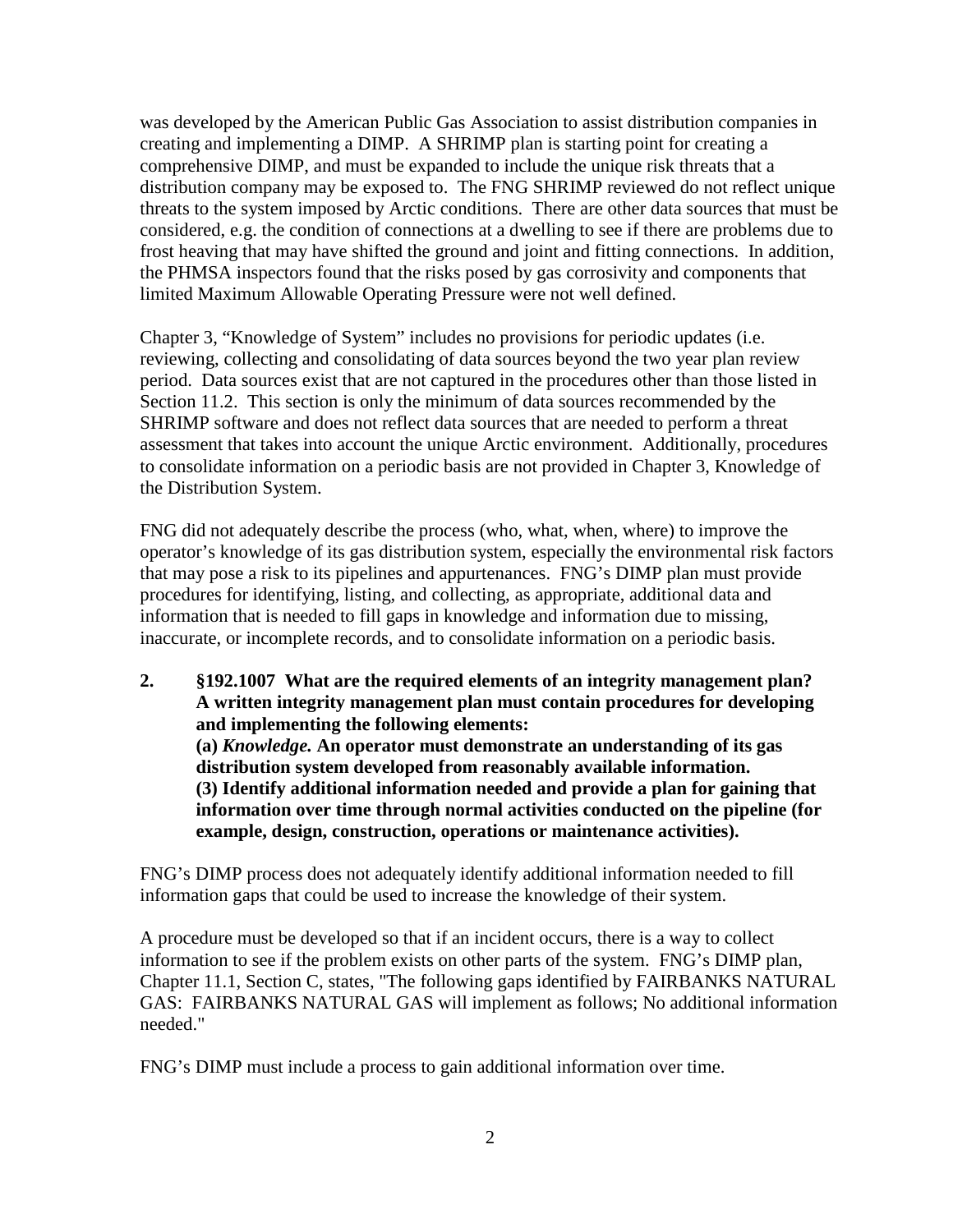**3. §192.1007 What are the required elements of an integrity management plan? A written integrity management plan must contain procedures for developing and implementing the following elements: (b)** *Identify threats***. The operator must consider the following categories of** 

**threats to each gas distribution pipeline: corrosion, natural forces, excavation damage, other outside force damage, material or welds, equipment failure, incorrect operations, and other concerns that could threaten the integrity of its pipeline. An operator must consider reasonably available information to identify existing and potential threats. Sources of data may include, but are not limited to, incident and leak history, corrosion control records, continuing surveillance records, patrolling records, maintenance history, and excavation damage experience.**

FNG's DIMP plan does not detail the specific processes used to identify all existing and potential threats that describe how subject matter experts gather and input information into DIMP for the threat assessment. FNG's DIMP has no procedures to gather data beyond those risk categories explicitly listed in SHRIMP, either on FNG's unique system or trends found across the industry as they are identified. FNG's DIMP plan procedures do not address one of the most common threats unique to your system, frost heave. The FNG DIMP is also incomplete because it does not describe procedures for how it will receive updates from outside sources and consider them for incorporation into your DIMP. Outside sources must include, but are not limited to, the following:

- American Gas Association:
- Informal meetings with Enstar Natural Gas; and
- PHMSA Advisory Bulletins.

FNG must consider all available information including how to solicit and gather information for the threat assessment analysis, data identifying all potential and existing threats and all information required for creating a comprehensive threat analysis.

**4. §192.1007 What are the required elements of an integrity management plan? A written integrity management plan must contain procedures for developing and implementing the following elements:** 

**(c)** *Evaluate and rank risk.* **An operator must evaluate the risks associated with its distribution pipeline. In this evaluation, the operator must determine the relative importance of each threat and estimate and rank the risks posed to its pipeline. This evaluation must consider each applicable current and potential threat, the likelihood of failure associated with each threat, and the potential consequences of such a failure. An operator may subdivide its pipeline into regions with similar characteristics (e.g., contiguous areas within a distribution pipeline consisting of mains, services and other appurtenances; areas with common materials or environmental factors), and for which similar actions likely would be effective in reducing risk….** 

**(f)** *Periodic Evaluation and Improvement***. An operator must re-evaluate threats and risks on its entire pipeline and consider the relevance of threats in one**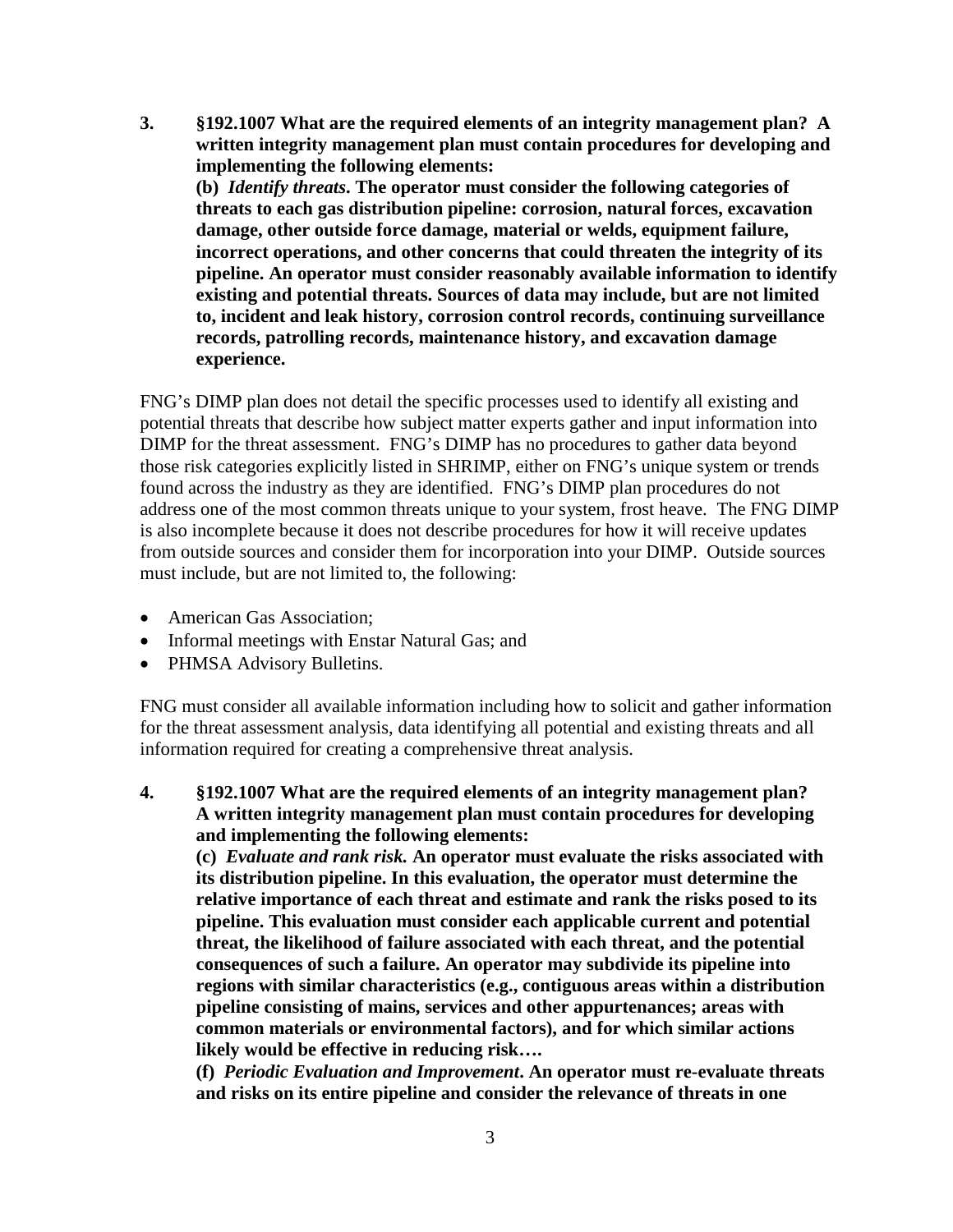**location to other areas. Each operator must determine the appropriate period for conducting complete program evaluations based on the complexity of its system and changes in factors affecting the risk of failure. An operator must conduct a complete program re-evaluation at least every five years. The operator must consider the results of the performance monitoring in these evaluations.** 

FNG's DIMP procedures do not provide an adequate process to identify existing and potential threats AND to re-evaluate the rankings and justify those rankings on an ongoing basis. FNG must re-evaluate the risk ranking process by determining the relative risk of each pipeline threat and validate the results through FNG's DIMP. FNG should also add, "natural forces" and "workmanship defects" in addition to "outside force damage" caused by excavation. Based on information reviewed by the inspectors, above ground vehicle strikes and "poor workmanship" downstream of the meters are higher risks not currently considered in their risk rankings. FNG must also document justification of its ranking on an ongoing basis in the DIMP procedures in Section 5, page 14).

**5. §192.1007(e) What are the required elements of an integrity management plan? A written integrity management plan must contain procedures for developing and implementing the following elements:** 

**(e)** *Measure performance, monitor results, and evaluate effectiveness.*

**(1) Develop and monitor performance measures from an established baseline to evaluate the effectiveness of its IM program. An operator must consider the results of its performance monitoring in periodically re-evaluating the threats and risks. These performance measures must include the following:**

**(i) Number of hazardous leaks either eliminated or repaired as required by § 192.703(c) of this subchapter (or total number of leaks if all leaks are repaired when found), categorized by cause;**

**(ii) Number of excavation damages;** 

**(iii) Number of excavation tickets (receipt of information by the underground facility operator from the notification center);**

**(iv) Total number of leaks either eliminated or repaired, categorized by cause; (v) Number of hazardous leaks either eliminated or repaired as required by §** 

**192.703(c) (or total number of leaks if all leaks are repaired when found), categorized by material; and** 

**(vi) Any additional measures the operator determines are needed to evaluate the effectiveness of the operator's IM program in controlling each identified threat.**

FNG's DIMP procedures do not contain an adequate process for establishing baselines for performance measures from which to monitor effectiveness of its DIMP program. FNG does not have an adequate process for taking additional safety measures after the operator integrates and evaluates all known risks. FNG must have a process to monitor the performance measures in compliance with §192.1007(e) and to implement additional riskreducing measures where applicable. Further, FNG's procedures are inadequate to measure effectiveness of additional risk-reducing measures as required by  $§192.1007(e)(1)(vi)$  since no preventative steps are being taken beyond those required by Federal pipeline safety regulations. Regardless of the fact that currently no additional risk reduction measures are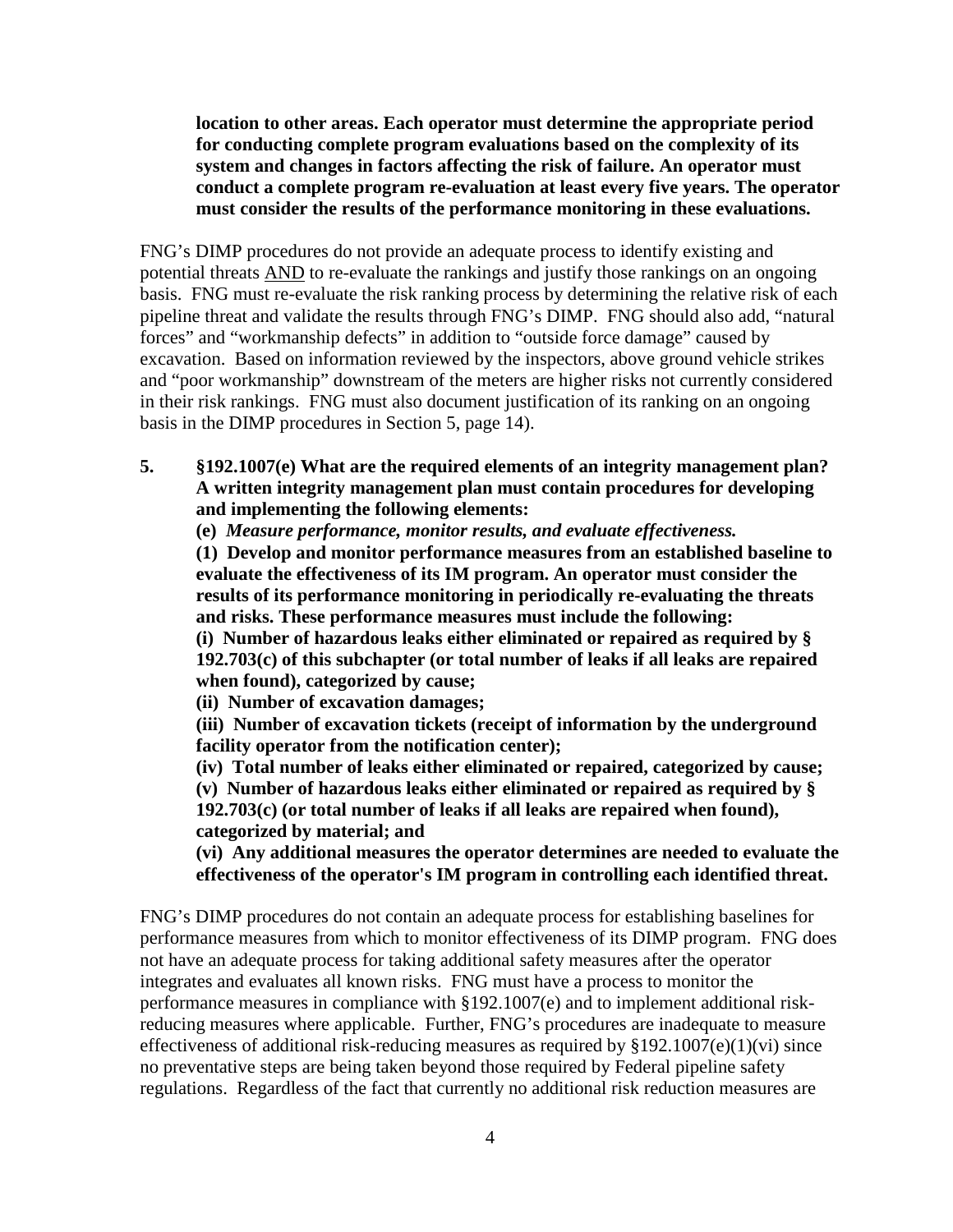being proposed or implemented, procedures must exist to establish a performance baseline which future improvements can be measured against.

**6. §192.1007(f) What are the required elements of an integrity management plan? A written integrity management plan must contain procedures for developing and implementing the following elements: (f) Periodic Evaluation and Improvement. An operator must re- evaluate threats and risks on its entire pipeline and consider the relevance of threats in one location to other areas. Each operator must determine the appropriate period for conducting complete program evaluations based on the complexity of its system and changes in factors affecting the risk of failure. An operator must conduct a complete program re-evaluation at least every five years. The operator must consider the results of the performance monitoring in these evaluations.** 

FNG's DIMP procedures do not contain an adequate process that describes the details of how it will conduct periodic evaluations. The DIMP periodic evaluations process does not contain an evaluation of program effectiveness to determine if modifications to the program need to be made including risk prioritization results, risk control practices, failure analysis results and performance measures. The written procedures for periodic review do not include the frequency of review (not to exceed 5 years, based on the complexity of the system and changes in factors affecting the risk of failure), the verification of general information (e.g. contact information, form names, action schedules, etc.), or incorporating new system information (re-evaluating threats and risks, reviewing the frequency and the effectiveness of the measures to reduce risk, and modifying measures to reduce risk).

**7. §192.1011 What records must an operator keep? An operator must maintain records demonstrating compliance with the requirements of this subpart for at least 10 years. The records must include copies of superseded integrity management plans developed under this subpart.**

FNG's procedures are inadequate and general in nature in that FNG's DIMP plan does not contain an adequate process to record the various forms and documents used in the threat identification section, and it does not require that the documents be retained for 10 years. FNG's DIMP must include the requirement that the OM&I forms and documentation used to demonstrate compliance with §192 Subpart P be retained for 10 years.

## Response to this Notice

This Notice is provided pursuant to 49 U.S.C. § 60108(a) and 49 C.F.R. § 190.237. Enclosed as part of this Notice is a document entitled Response Options for Pipeline Operators in Compliance Proceedings. Please refer to this document and note the response options. Be advised that all material you submit in response to this enforcement action is subject to being made publicly available. If you believe that any portion of your responsive material qualifies for confidential treatment under 5 U.S.C. 552(b), along with the complete original document you must provide a second copy of the document with the portions you believe qualify for confidential treatment redacted and an explanation of why you believe the redacted